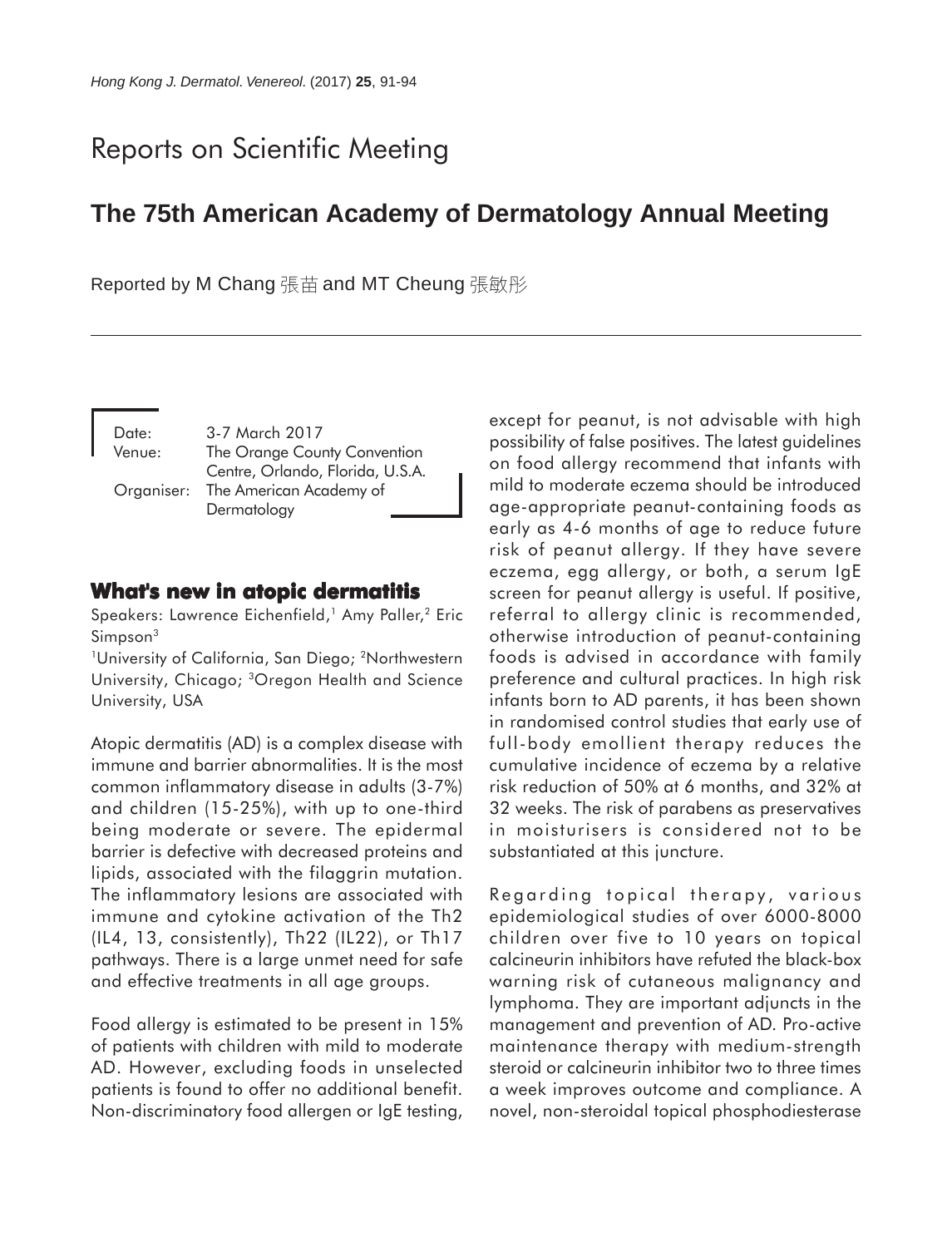4 inhibitor (PDE4I), has been approved by FDA, for treatment of mild to moderate AD in children and adults. By increasing the intracellular cyclic AMP, pro -inflammatory cytokines are suppressed in AD. Crisaborole 2% ointment, a PDE4I with boron ring integration, used twice a day for 28 days, was shown to be safe in adults and children older than two years, with slight improvement in pruritus and Investigators Global Static Assessment (IGA) scores compared to vehicle. Local side effects are pain and irritation. Topical tofacitinib, a JAK inhibitor involved in Th2/IL4-signalling, has been shown to be effective in phase 2 studies.

For severe AD, the off-label use of existing biologics (interferon gamma, anti-IgE, anti-TNF, antilL12/23) is shown to be not successful. New biologics targeted at IL4, IL13 have emerged with moderate efficacy. Dupilumab is a humanised monoclonal antibody that blocks the interleukin-4 receptor alpha subunit which in turn blocks IL4 and IL13 pathway. It has been shown in two randomised, placebo-controlled studies (SOLO1, SOLO2 studies) with over 700 patients of moderate to severe eczema with no topical steroid allowed, to be efficacious after 16 weeks of treatment, in reducing IGA scores by 37%, Eczema Assessment Severity Index 75 (EASI 75) scores by 44-50% and itch by 44-50%. There was no significant difference in efficacy with different dosing intervals (300 mg weekly or every two weeks). Serious adverse event rates including were not higher than placebo. The most common side effects were injection site reactions and conjunctivitis. The EASI 75 was achieved at 60-70% on usage up to one year, in combination with topical steroid (CHRONOS study). Other biologics targeting at IL13 (lebrikizumab) and IL31 (nemolizumab) have shown promising results in phase 2 studies. The latter has significant reduction in itch (90%) and moderate reduction in inflammation.

#### *Learning points: Learning*

AD is a disease with defective epidermal barrier and inflammation. Topical and systemic anti-inflammatory targeted therapies are emerging with promising results.

## **Psoriasis: Biologics update**

Speakers: Mark Lebwohl<sup>1</sup> and Richard Langley<sup>2</sup> <sup>1</sup>Sol and Clara Kest, Chairman of Kimberly and Eric J. Waldman, Department of Dermatology, Icahn School of Medicine at Mount Sinai, USA; 2Department of Medicine, Halifax, Nova Scotia, Canada

Psoriasis is a common chronic immunemediated inflammatory disorder which primarily affects the skin. It is associated with increased risk of metabolic syndrome, cardiovascular disease and depression. It poses significant disfiguration and disability to our patients. There is so far no cure for the disease, but advances in treatment provide much better symptom control and improvement in quality of life for psoriatic patients. Traditional treatment includes topical agents such as topical steroid, coal tar, salicylic acid, and Vitamin D3 analogue; phototherapy; and systemic treatment such as oral retinoids, methotrexate, and cyclosporine. With better understanding of the underlying pathogenesis of psoriasis, biologic agents have been developed and are being increasingly used for patients who do not respond to firstline therapy. The current Food and Drug Administration (FDA) have approved biologic agents for the treatment of psoriasis which include etanercept, infliximab, adalimumab, ustekinumab, secukinumab and ixekizumab. This article aims to review the clinical trials of the newer biologic agents.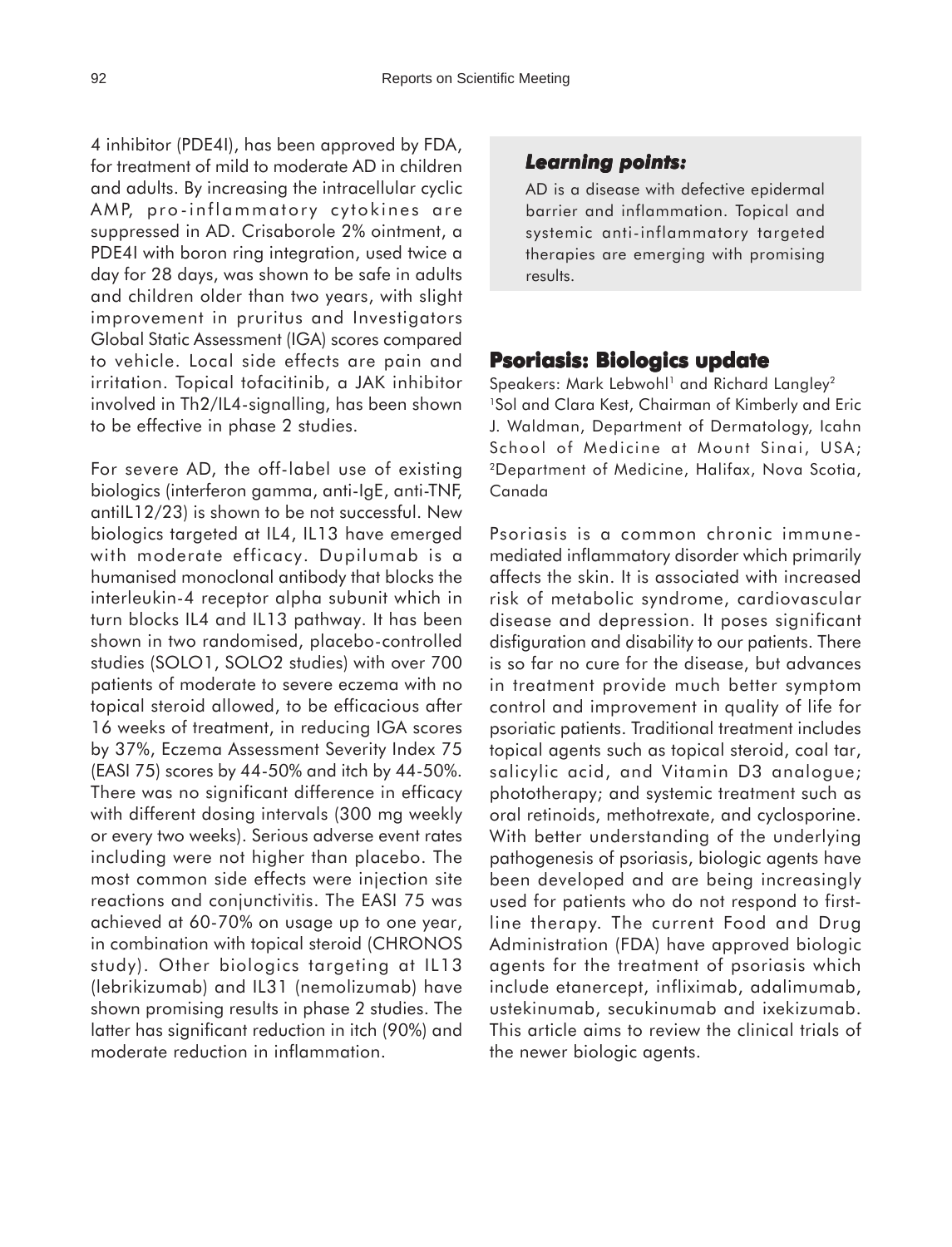## *Anti-IL-17 (Secukinumab, Ixekizumab, ekizumab, Brodalumab)*

1. Secukinumab:

- ERASURE trial: this was a randomised, double blind, placebo-controlled phase 3 study involving 738 adults with moderate-to-severe plaque psoriasis. Patients were randomly assigned in a 1:1:1 ratio to receive secukinumab (300 mg), secukinumab (150 mg), or placebo. The proportion of patients who achieved PASI-75 at 12 weeks was 81.6% with 300 mg of secukinumab, 71.6% with 150 mg of secukinumab, and 4.5% with placebo. In another similar trial (FIXTURE trial) which compared secukinumab with etanercept and placebo, the rates of PASI-75 were 77.1% with 300 mg secukinumab, 67% with 150 mg secukinumab, 44% with etanercept, and 4.9% with placebo (P<0.001 for each dose secukinumab dose vs comparators). Secukinumab showed superiority over etanercept and placebo.
- CLEAR trial: this was a double blind randomised control trial which compared secukinumab with ustekinumab in patients with moderate-to-severe plaque psoriasis. At week 16, secukinumab showed superiority over ustekinumab, with PASI-90 of 79% in secukinumab group vs 58% in ustekinumab group.
- 2. Ixekizumab:
	- UNCOVER-2 and UNCOVER-3 trials: these were two identical-designed phase III double blind, randomised control trials which compared ixekizumab (4-weekly dose and 2-weekly dose) with etanercept and placebo in patients with moderate-to-severe plaque psoriasis. At week 12, ixekizumab showed superiority over etanercept and placebo, with PASI-75 of 87.3%-89.7% in 2-weekly ixekizumab group; 77.5%-84.2% in 4-weekly ixekizumab group, 41.6%-53.4% in etanercept group; and 2.4%-7.3% in placebo group (all p<0.0001 vs etanercept and placebo).
- IXORA-S trial: this was a double blind randomised control trial which compared ixekizumab with ustekinumab in patients with moderate-to-severe plaque psoriasis. At week 24, ixekizumab showed superiority over ustekinumab, with PASI-90 of 83.1% in ixekizumab group vs 59% in ustekinumab group.
- 3. Brodalumab:
	- AMAGINE-2, AMAGINE-3 trials: these were two identical-designed phase 3 double blind, randomised control trials which compared brodalumab (210 mg and 140 mg) with ustekinumab and placebo in patients with moderate-to-severe plaques psoriasis. At week 12, brodalumab (both doses) showed superiority over placebo, with PASI-75 of 85%-86% in 210 mg brodalumab group, 67%-69% in 140 mg brodalumab group, and 6%-8% in placebo group (all p<0.001). At week 12, brodalumab (210 mg) showed superiority over ustekinumab, with PASI-100 of 37%-44% in 210 mg brodalumab group and 19%-22% in ustekinumab group (P<0.001). The PASI-100 response rates with 140 mg of brodalumab were 26% in AMAGINE-2 (P=0.08 vs ustekinumab) and 27% in AMAGINE-3 (P=0.007).

#### *Anti-IL-23 (Tildrakizumab, Guselkumab) -23 (Tildrakizumab, Guselkumab)*

- 1. Tildrakizumab:
	- RESURFACE-1, RESURFACE-2 trials: two phase III double blind, randomised control trials compared tildrakizumab (100 mg and 200 mg) with etanercept and placebo in patients with moderate-to-severe plaque psoriasis. At week 12, tildrakizumab (both doses) showed superiority over etanercept and placebo, with average PASI-90 of 37% in 100 mg tildrakizumab group, 36% in 200 mg tildrakizumab group, 21% in etanercept group and 2% in placebo group. The average rates of PASI-90 in 100 mg and 200 mg tildrakizumab groups increased to 54% and 59% respectively at week 28 (vs etanercept 31%).